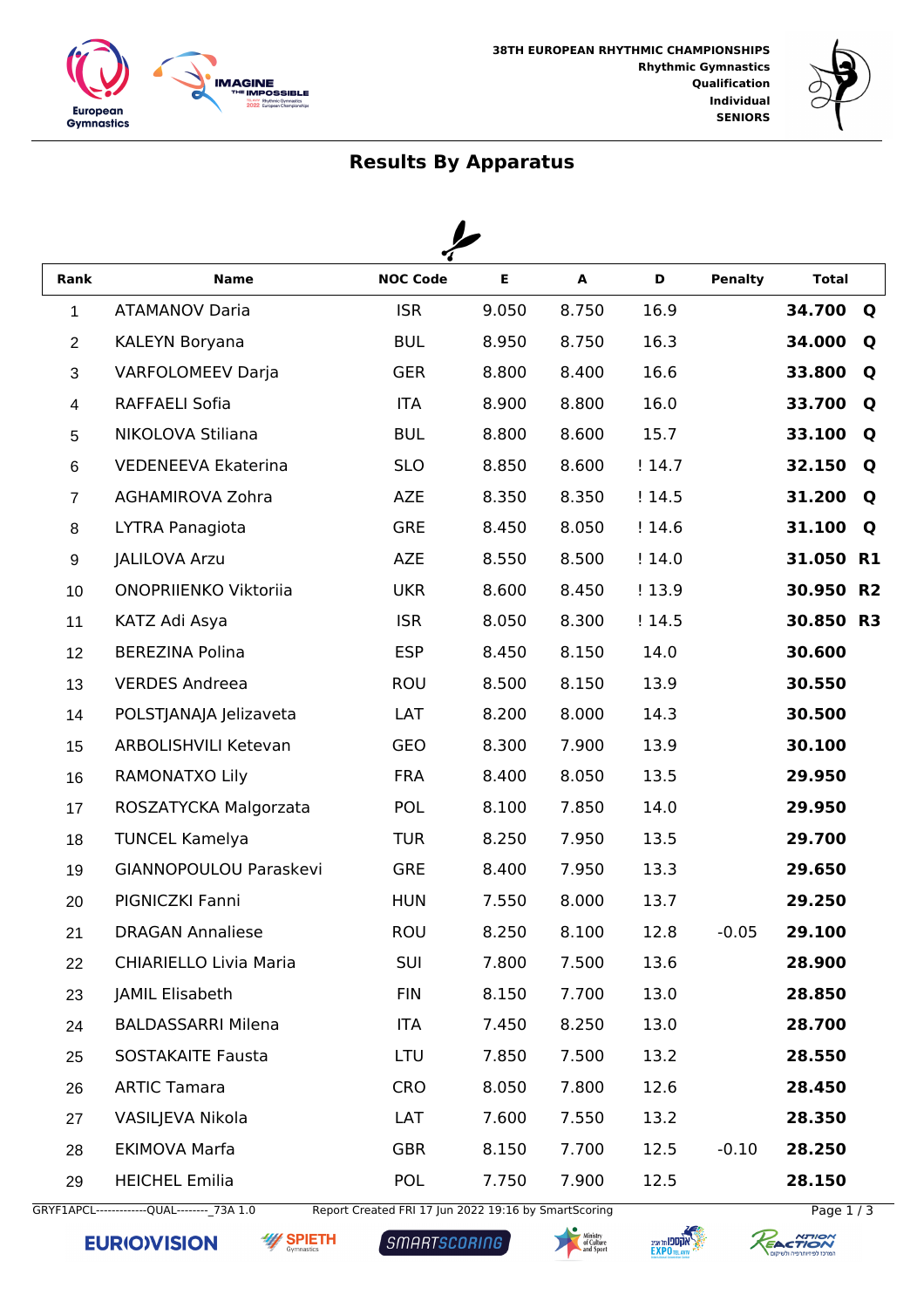



## **Results By Apparatus**

 $\overline{\phantom{a}}$ 

| Rank | <b>Name</b>                   | <b>NOC Code</b> | E     | A             | D    | <b>Penalty</b> | <b>Total</b> |  |  |
|------|-------------------------------|-----------------|-------|---------------|------|----------------|--------------|--|--|
| 30   | <b>WIESNER Hanna Panna</b>    | <b>HUN</b>      | 7.500 | 7.750         | 12.9 |                | 28.150       |  |  |
| 31   | <b>STANKOVA Tereza</b>        | <b>CZE</b>      | 7.650 | 7.550         | 12.9 | $-0.05$        | 28.050       |  |  |
| 32   | <b>DARGEL Melanie</b>         | <b>GER</b>      | 7.400 | 7.800<br>12.8 |      |                | 28.000       |  |  |
| 33   | KHUTSISHVILI Anna             | <b>GEO</b>      | 8.000 | 7.550         | 12.4 |                | 27.950       |  |  |
| 34   | <b>KARBANOV Helene</b>        | <b>FRA</b>      | 7.200 | 7.500         | 12.9 |                | 27.600       |  |  |
| 35   | ZATKOVA Michaela              | <b>SVK</b>      | 7.450 | 7.350         | 12.6 |                | 27.400       |  |  |
| 36   | <b>TUR Melaniia</b>           | <b>UKR</b>      | 7.350 | 7.850         | 12.2 |                | 27.400       |  |  |
| 37   | <b>TURPEL Sophie</b>          | <b>LUX</b>      | 7.700 | 6.950         | 12.7 |                | 27.350       |  |  |
| 38   | <b>KELER Melany</b>           | <b>EST</b>      | 7.400 | 7.350         | 13.0 | $-0.60$        | 27.150       |  |  |
| 39   | JOCIUTE Viktorija             | LTU             | 7.500 | 7.300         | 12.2 |                | 27.000       |  |  |
| 40   | LEKOVIC Nikolina              | <b>SRB</b>      | 7.800 | 7.400         | 11.7 |                | 26.900       |  |  |
| 41   | <b>JUUL MOELLER Josephine</b> | <b>NOR</b>      | 7.700 | 7.400         | 11.8 |                | 26.900       |  |  |
| 42   | MURASHKO Polina               | <b>EST</b>      | 7.000 | 7.250         | 12.4 |                | 26.650       |  |  |
| 43   | PINHEIRO Joana                | <b>POR</b>      | 7.400 | 7.200         | 12.0 |                | 26.600       |  |  |
| 44   | <b>VERSTAPPEN Alessia</b>     | <b>BEL</b>      | 8.000 | 7.100         | 11.3 |                | 26.400       |  |  |
| 45   | SOKOLOVA Anna                 | <b>CYP</b>      | 7.200 | 7.300         | 11.7 |                | 26.200       |  |  |
| 46   | ARAUJO Rita                   | <b>POR</b>      | 7.350 | 7.200         | 11.6 |                | 26.150       |  |  |
| 47   | <b>LEAPER Alice</b>           | <b>GBR</b>      | 7.950 | 7.350         | 10.7 |                | 26.000       |  |  |
| 48   | <b>GAROFFOLO Gaia</b>         | <b>CZE</b>      | 7.450 | 7.450         | 11.1 |                | 26.000       |  |  |
| 49   | POHJANVIRTA Aurora            | <b>FIN</b>      | 7.050 | 7.100         | 11.6 |                | 25.750       |  |  |
| 50   | <b>GOERANSSON Emma</b>        | <b>SWE</b>      | 7.650 | 7.300         | 10.5 |                | 25.450       |  |  |
| 51   | <b>SAMBOL Lana</b>            | <b>CRO</b>      | 6.950 | 7.100         | 11.4 | $-0.05$        | 25.400       |  |  |
| 52   | <b>BAUTISTA Alba</b>          | <b>ESP</b>      | 6.800 | 7.600         | 11.4 | $-0.65$        | 25.150       |  |  |
| 53   | <b>IACOS Carina</b>           | <b>BEL</b>      | 7.450 | 6.700         | 10.8 |                | 24.950       |  |  |
| 54   | <b>BLAZIC Andrijana</b>       | <b>SRB</b>      | 7.700 | 7.100         | 10.1 |                | 24.900       |  |  |
| 55   | <b>SARGSYAN Silva</b>         | ARM             | 6.500 | 6.900         | 11.4 |                | 24.800       |  |  |
| 56   | <b>SVENNBECK Alva</b>         | <b>SWE</b>      | 7.650 | 7.550         | 9.4  |                | 24.600       |  |  |
| 57   | STOYANOVA Anna                | <b>NOR</b>      | 7.800 | 7.350         | 9.4  |                | 24.550       |  |  |
| 58   | DOMENIG-OZIMIC Valentina      | <b>AUT</b>      | 7.250 | 7.150         | 10.1 |                | 24.500       |  |  |

GRYF1APCL-------------QUAL--------\_73A 1.0 Report Created FRI 17 Jun 2022 19:16 by SmartScoring Page 2 / 3

**EURIOVISION W** SPIETH

SMARTSCORING